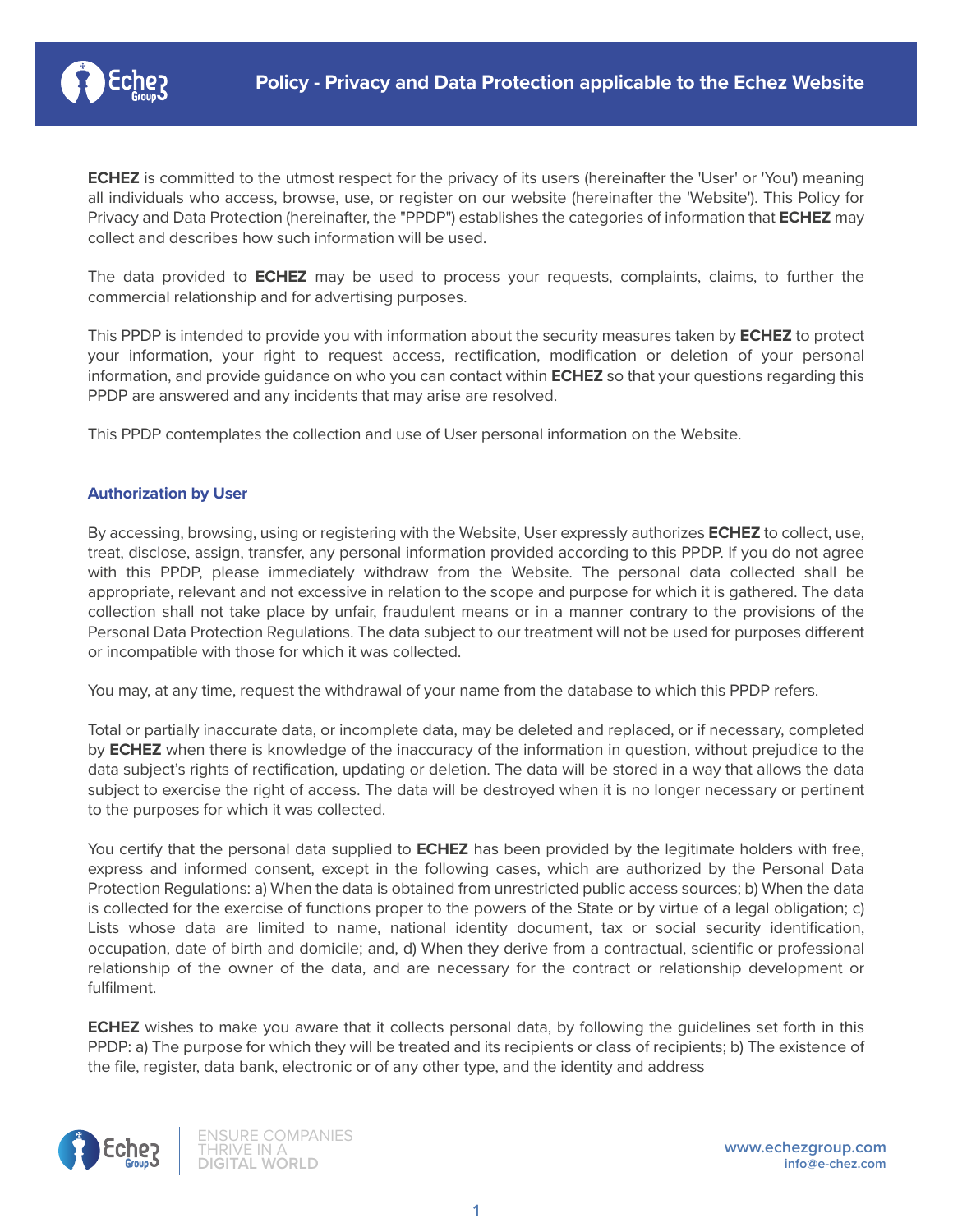

of the person responsible, c) The obligatory or optional nature of the answers to the questionnaires proposed, especially regarding sensitive data, if and when collected; d) The consequences of providing data, the refusal to do so or the inaccuracy thereof; and, e) The possibility of the owner of the data to exercise the rights of access, rectification and deletion of their data. **ECHEZ** will not request data owners to provide sensitive data, nor transfer the personal data contained in the databases except when complying with a legal obligation.

## **Information Gathering**

This PPDP contemplates the collection and use of personal information provided using the Website. If you provide us with information, please note that it will be processed automatically and incorporated into the **ECHEZ** database. Also be aware that we can use this information as indicated below: save and process that information to better understand your needs, understand how to improve our products and services; process your requests, complaints, claims, use it for advertising purposes, produce statistics based on it; and, communicate with you, or provide third parties with global, but not individual, information about visitors or users of our site.

**ECHEZ** collects information online when you register to use any of the services available on this Website, use the Website, your account with **ECHEZ** or the payment solutions available from **ECHEZ,** send us questions or comments or requests information or materials, make complaints or claims, report an incident or provides information in any way, by any mechanism available through this Website. The type of information collected may include name, type and number of document, telephone, email address and / or any other information that allows us to individualize it. In all cases that you provide information, and in accordance with current legislation, you declare that the information provided is true, and give your free, express and informed consent for such information to be used for the purposes mentioned above, along with authority for us to treat, store, collect such data in the databases owned by **ECHEZ.**

The Website server automatically collects certain information concerning the users of the Website, such as: Internet Protocol (IP) address of your computer, IP address of your Internet Service Provider, date and time you entered on the Website, Internet address of the page from which you connected directly to our Website, operating system that you are using, sections of the Website that you visited, pages read and images displayed, and any other content that you have sent or downloaded from the Website. We use this information for administrative or statistical purposes or to improve the services provided by the Website.

The Website uses 'cookies', a technology that installs information on a user's computer of a Web page in order to allow it to recognize future visits by that computer. **ECHEZ** uses the information provided through cookies to: recognize it as a previous User of the Website; offer you personalized content of the Website and information for your personal use; track your activity on the Website; complete online forms with your personal data to respond to your needs and concerns more efficiently; and, facilitate and improve your experience on the Website, among other things. You may choose to reject the 'cookies' if your browser so permits, but that could affect your use of the Website and your ability to access certain sections. The advertising displayed on the Website may also contain cookies or other technologies. Such advertising may come from third-party advertising companies. Note that **ECHEZ** has no control, responsibility or obligation with respect to those cookies or other similar technologies used in said advertising or regarding the use or disclosure of information collected through advertising cookies.

## **Personal Data Specifically Provided**

Upon registering for one or more of our services, you may be asked to provide certain personal information for purposes such as facilitating communication with you or enabling access to certain sections or areas of the

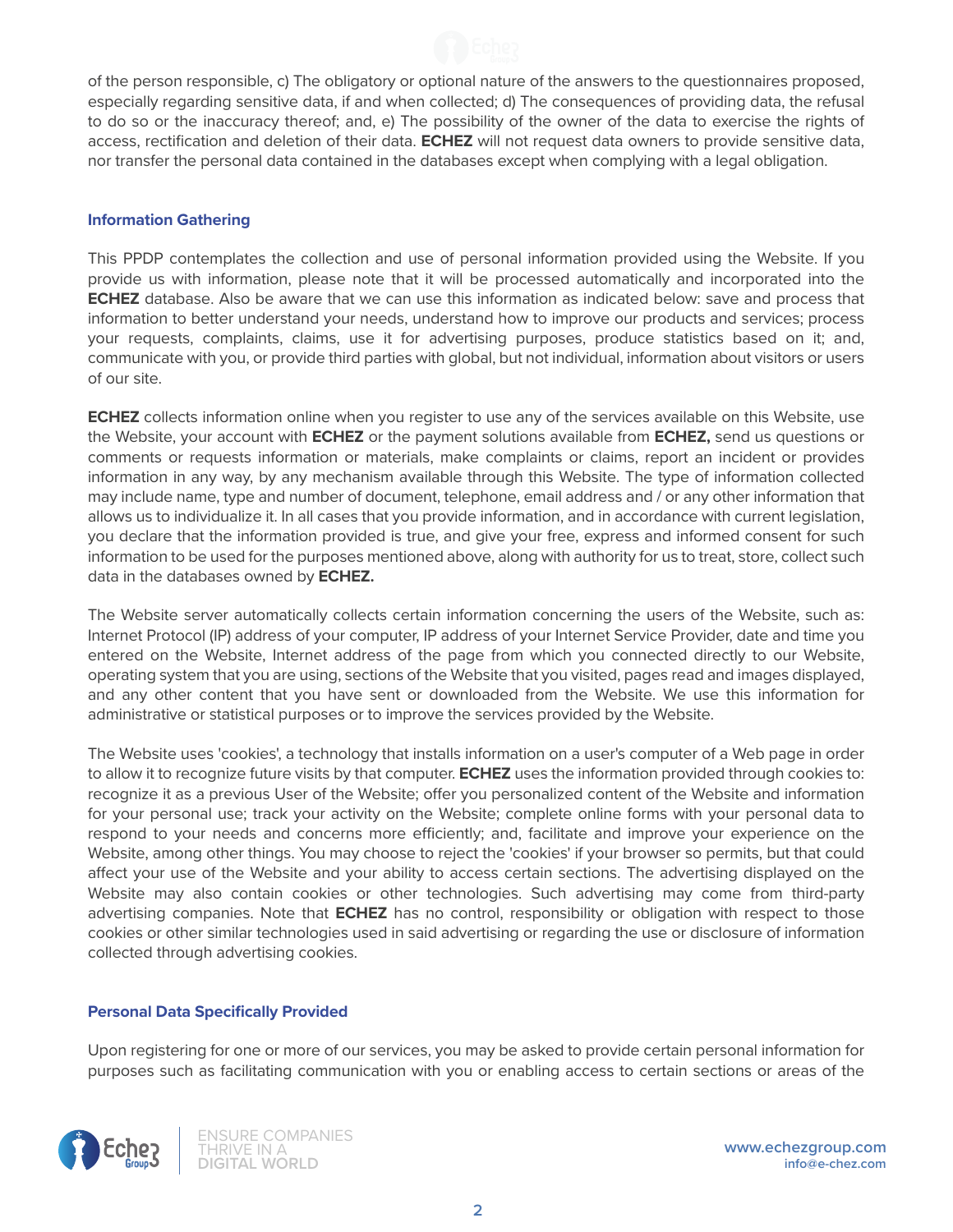

Website. You will always have the option to choose whether or not you want to provide personal information. If you choose not to provide the requested personal information, you may not be able to access certain sections of our Website or use the services provided in it. Also, you must consider that to use our services you must accept the privacy policy of the **ECHEZ** services, in addition to the terms set forth herein.

Some areas of the Website may require the User to register on the Website by creating a user account. In case of registration, the User accepts and undertakes to provide accurate, current and complete information about his person, as requested in the registration form; and keep your data updated on the Website, so that the information remains accurate, truthful, updated and complete. The User will respond to, in any case, the veracity of the data provided, reserving **ECHEZ** the right to exclude any User who has provided false information, without prejudice to initiate legal actions that correspond.

## **Our Use of your Personal Data**

If you provide us with personal information, please be aware that such personal information will be processed by **ECHEZ** and incorporated into the **ECHEZ** database. The collection and processing of information and personal data are intended for the provision, management, administration, updating and improvement of services and contents, made available to users by **ECHEZ** through its Website. Likewise, personal data may be used for your participation of contests, promotions, offers, communications to users in relation to the services and all other content provided by **ECHEZ,** as well as for any other use permitted by law.

# **Restriction on Sharing your Personal Data**

**ECHEZ** will not share, assign or transfer your personal information to third parties, except in those cases provided in this PPDP. You authorize **ECHEZ** to share the information provided with the controlling companies, affiliates, subsidiaries, related companies or intermediaries related to **ECHEZ**. Said information will be disclosed, shared or assigned in accordance with legislation in force applicable to the protection of personal data. **ECHEZ** may disclose such information to third parties without your consent as required by law or by judicial resolution, to cooperate with governmental authorities in investigations and to enforce or protect the intellectual property or contractual rights of **ECHEZ**. In some cases, said recipients could be found or have relevant operations in jurisdictions whose level of protection might not be equivalent to that granted by applicable legislation. In those cases, **ECHEZ** must necessarily share the personal information of the User only for compliance with the purpose for which the information was requested, for which the User who accepts to participate in those services gives his or her consent.

When you upload photographs or other materials to the Website, your username and email address will be presented on the Website as the source of such materials. The materials, including photographs and other graphics displayed on the Website, will generally be available to all users of the Website, unless the materials are subject to a password, in which case the materials may only be accessed by users of the Website.

## **Security of your Information**

**ECHEZ** safeguards the information according to security standards and procedures established by applicable regulations. **ECHEZ** guarantees that the internal processes of its databases comply with the obligations of security and confidentiality. However, you acknowledge that the existing technical means

used to provide security are not unbreakable, and that even when all reasonable security provisions are adopted it is possible that unlawful manipulation, destruction and / or loss of information may occur. On the